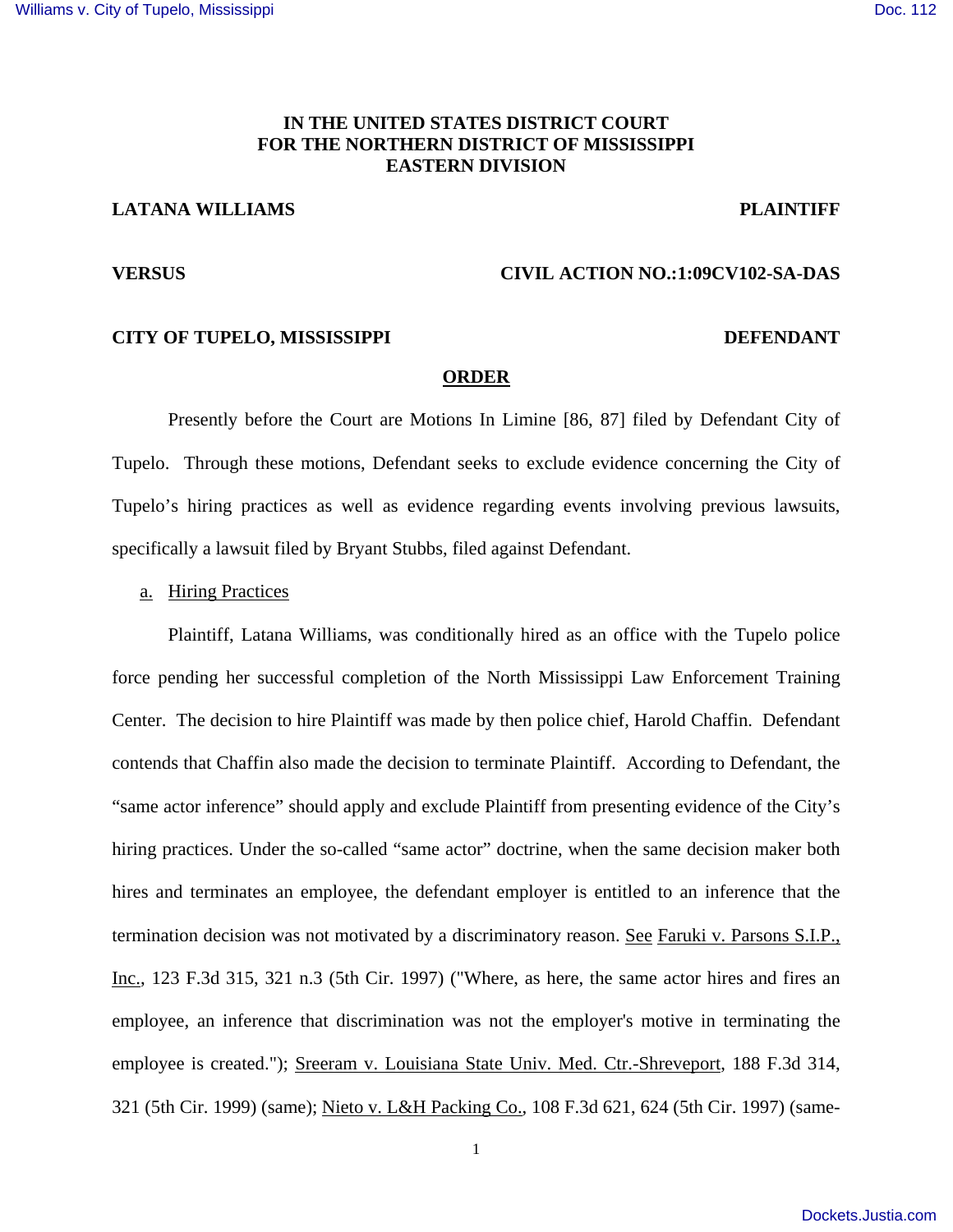actor inference). However, this "same actor inference" is inapposite to Defendant's motion in limine, as the doctrine is (of course) not a rule *of evidence*. Further, as has been consistently argued, Plaintiff's theory here is that, while Chaffin may not himself have a racial bias, he was allegedly influenced by other officers who displayed such animus.

Defendant additionally asserts that the hiring practices of Tupelo are irrelevant to Plaintiff's claim, as Plaintiff was indeed conditionally hired by the City. In response to this, Plaintiff asserts that the Fifth Circuit, when ruling on this case, relied upon evidence of Defendant's hiring practices.<sup>1</sup> Plaintiff also avers that Defendant's motion in limine essentially forces Plaintiff to make an election of theories, which is contrary to the Federal Rules of Civil Procedure. Because the Court needs more information on the specifics of how Plaintiff would intend on using any given hiring practice of the City, if such evidence was deemed admissible, the Court defers ruling on this motion until trial.

#### b. Prior Lawsuits

1

Defendant next seeks to limit Plaintiff or her counsel from eliciting testimony or presenting evidence regarding any events involving Bryant Stubbs or any other previous lawsuits filed against the City of Tupelo. As background, the Court notes that—in a separate action— Bryant Stubbs, an African-American male, filed suit against the City of Tupelo alleging race discrimination in regards to his treatment at the North Mississippi Law Enforcement Training

Williams v. City of Tupelo, 414 F. App'x 689, 691 (5th Cir. 2011).

<sup>&</sup>lt;sup>1</sup> Specifically, the Fifth Circuit stated as follows,

In addition to Williams, the cadet class consisted of sixteen men: three black and thirteen white. Since 2004, TPD has hired seven black males, including the three in Williams's class, but no black females. Only one black woman has graduated from the Academy since 2004, and she was not a TPD hire. From Williams's class, nine cadets—all white males graduated.